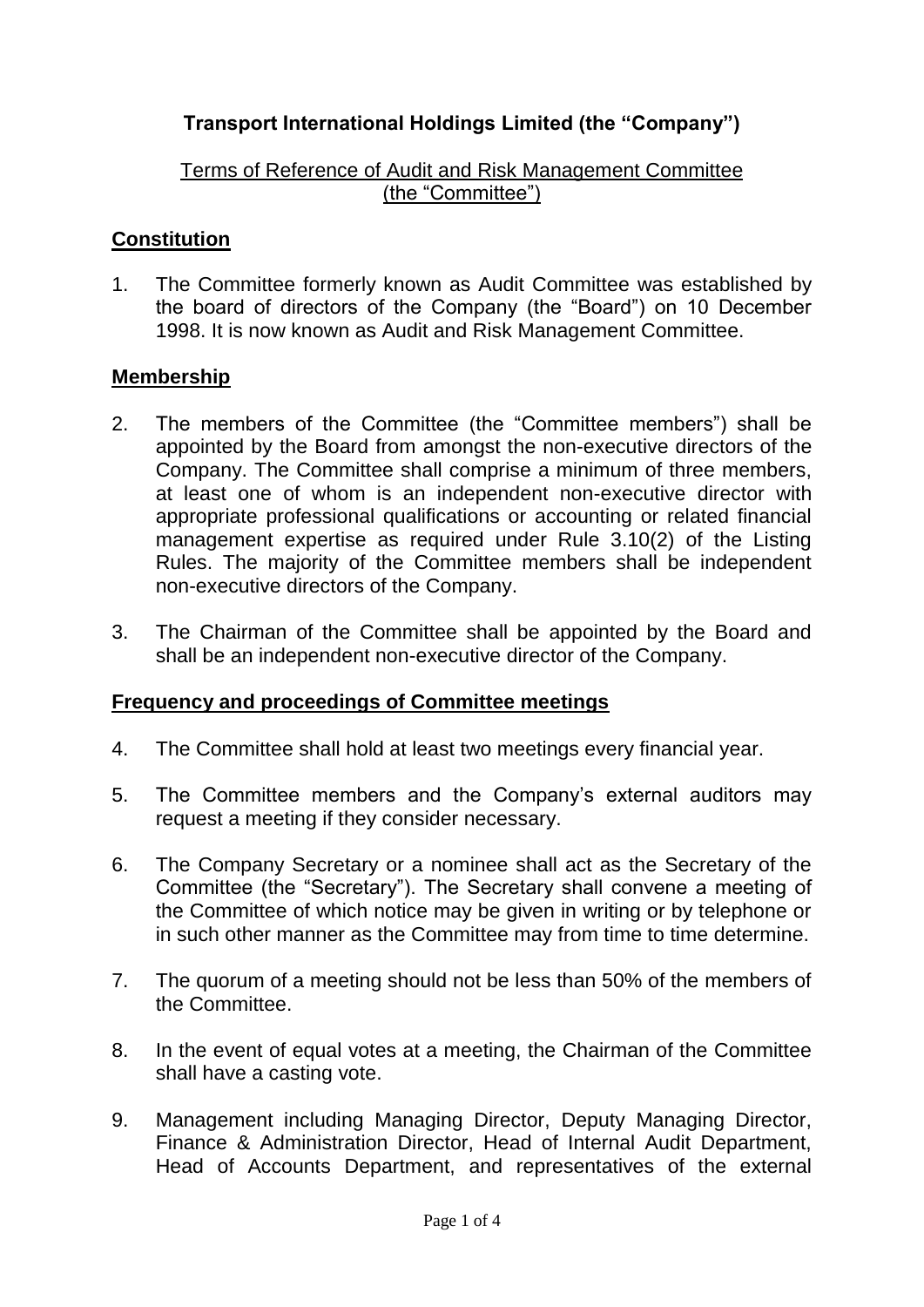auditors shall normally attend the Committee meetings. The Committee may also invite any other Directors, executives, external auditors or other persons to attend any Committee meeting(s) as it may from time to time consider desirable to assist the Committee in the attainment of its objective.

10. At least twice a year, the Committee shall meet with the external auditors without the presence of executive Board members and management.

## **Authority**

- 11. The Committee is authorised by the Board to perform the activities stated in the terms of reference and the Committee is authorised to seek any information in relation to the performance of such activities from the management and any employees of the Company and its subsidiaries. The Board shall procure the management and employee(s) of the Company and its subsidiaries to co-operate with the Committee for the discharge of its duties.
- 12. The Committee is authorised by the Board to obtain independent legal, financial or other professional advice and to secure the attendance of meetings by independent advisors with relevant experiences and expertise should the Committee consider this necessary.

## **Functions and Responsibilities**

13. The Committee is appointed by the Board to:

## *Relationship with the Company's external auditors*

- (a) be primarily responsible for making recommendations to the Board on the appointment, reappointment and removal of the external auditors, and to approve the remuneration and terms of engagement of external auditors, and any questions of its resignation or dismissal;
- (b) review and monitor external auditors' independence and objectivity and the effectiveness of the audit process in accordance with applicable standards, and to discuss with external auditors the nature, scope of the audit and reporting obligations of the annual audits and interim reviews before such audits or reviews commence;
- (c) develop and implement policy on engaging external auditors to supply non-audit services. For this purpose, "external auditors" include any entity that is under common control, ownership or management with the audit firm or any entity that a reasonable and informed third party knowing all relevant information would reasonably conclude to be part of the audit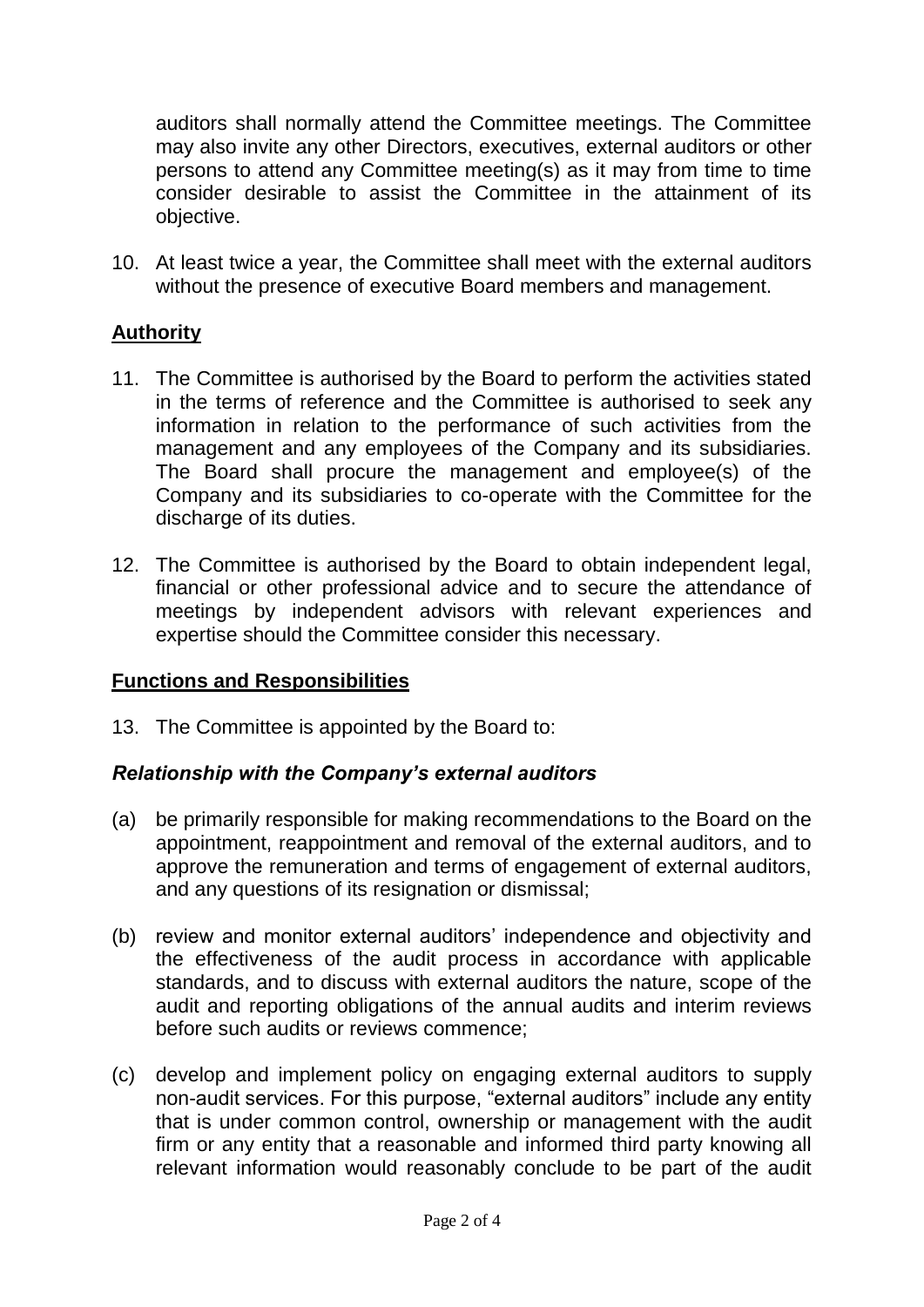firm nationally or internationally. The Committee should report to the Board, identifying and making recommendations on any matters where action or improvement is needed;

(d) act as the key representative body for overseeing the Company's relation with the external auditors:

## *Review of the Company's financial information*

- (e) monitor integrity of the financial statements of the Company and its annual reports and accounts, interim reports and, if prepared for publication, quarterly reports, and to review significant financial reporting judgements contained in them. In reviewing these reports before submission to the Board, the Committee should focus particularly on: -
	- (i) any changes in accounting policies and practices;
	- (ii) major judgmental areas;
	- (iii) significant adjustments resulting from audit;
	- (iv) the going concern assumptions and any qualifications;
	- (v) compliance with accounting standards; and
	- (vi) compliance with the Listing Rules and legal requirements in relation to financial reporting;
- (f) Regarding (e) above:-
	- (i) the Committee members should liaise with the Board and senior management and the Committee must meet, at least twice a year, with the Company's auditors; and
	- (ii) the Committee should consider any significant or unusual items that are, or may need to be, reflected in the report and accounts, and should give due consideration to any matters that have been raised by the Company's staff responsible for the accounting and financial reporting function, compliance officer or external auditors;

## *Oversight of the Company's financial reporting, risk management and internal control systems*

(g) review the Company's financial controls, risk management and internal control systems;